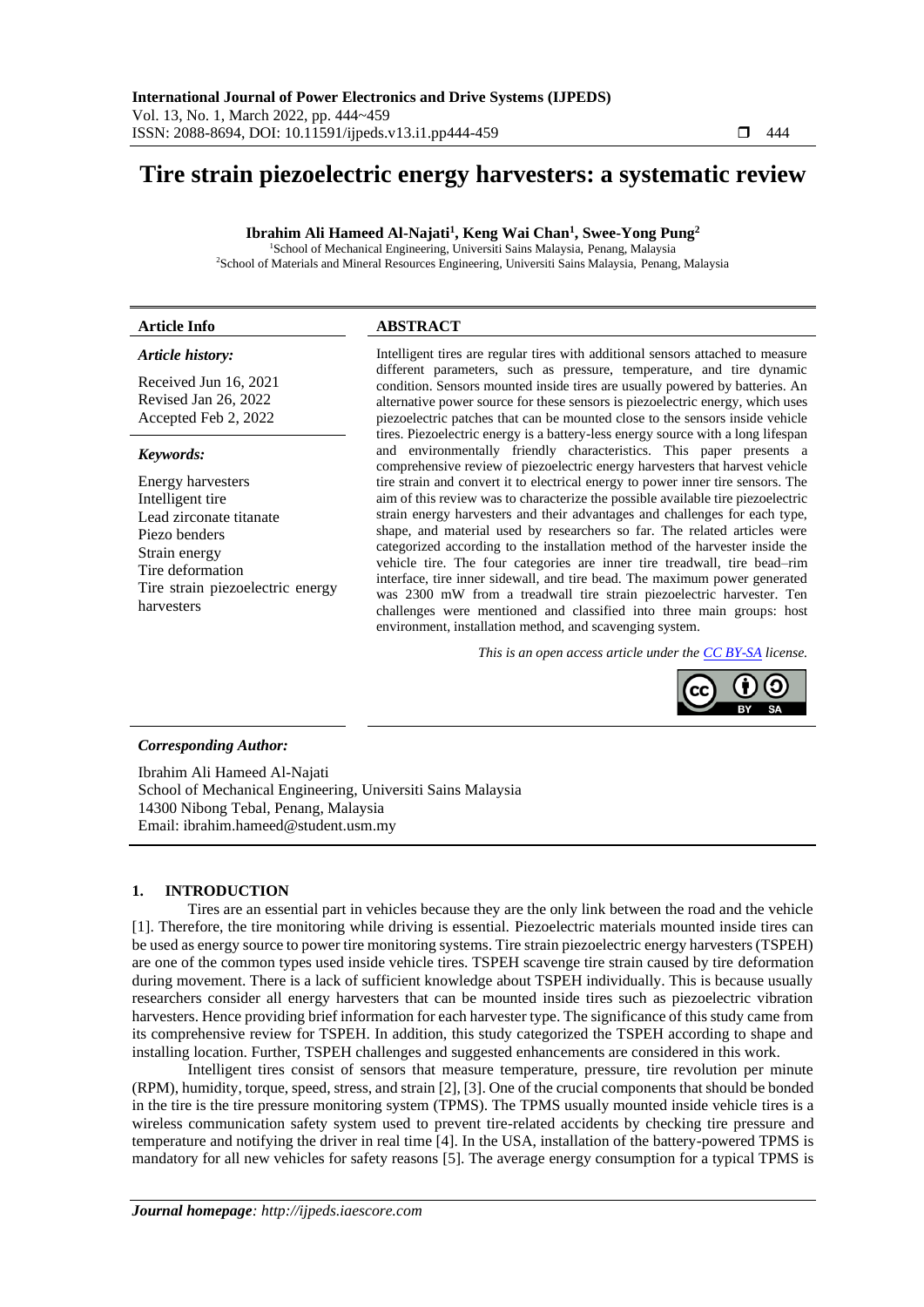10 μj/rev [6]. Additionally, according to TPMS law federal motor vehicle safety standards (FMVSS 138), the minimum transfer rate for TPMS is one sample for every 10 minutes that consume 60.65 μw only [7].

Bowen *et al*. [8] demonstrated the most common types of energy sources available to power tire condition monitoring systems such as the TPMS. Figure 1 indicates that there various energy sources can be considered as a power source for a TPMS. The piezoelectric energy source is widely used to power the TPMS because the tire environment has high strain/deformation and unused vibration energy. Given the difficulty of connecting the sensors mounted inside the tire with an external energy source (energy source out of the tire), such as car battery, another advantage of using a piezoelectric material is that the piezoelectric harvester is installed inside the tire close to the TPMS location. Currently, about 50 million TPMSs are mounted in new cars every year in the USA [9]. Batteries mounted inside tires have many disadvantages, such as limited lifespan [10] and the environmental waste issue caused by replacing batteries. Moreover, battery-powered TPMSs sense at a low data frequency to save battery energy [11]. The type of energy focused on in the present study is piezoelectric energy harvesters, specifically, piezoelectric energy harvesters that scavenge tire strain energy (tire bending), which is represented in Figure 1.

A simple piezoelectric-powered tire strain piezoelectric energy harvesters TPMS can include five components: i) energy source element; ii) sensor element; iii) other components, such as micro controller, capacitors, and AC to DC current converter; iv) signal transformer element; and v) signal receiver element and data processing unit [12]. The energy source is mounted inside the tire, which in this case is a piezo element that converts tire deformation into electrical current. The sensor element is mounted inside the tire, usually on the wheel close to the energy source, and a number of elements can be added in the same tire to sense various parameters, such as temperature and pressure. A micro controller can be added to the circle to manage energy consumption by shutting down the sensor and the signal transmitter periodically to save energy. Additionally, capacitors are used to store the energy generated because energy production depends on the frequency of tire deformation or tire revolution per minute RPM. The signal transformer element is used to transfer the sensing information from the sensors to the signal receiving unit. The data receiving part transfers sensing data to the data processing unit. Figure 2 shows a simple block diagram of a TPMS circle.



Figure 1. TPMS energy sources' chart according to Bowen and Arafa study [8]



Figure 2. Block diagram of a piezoelectric powered TPMS (reprinted from [1])

*Tire strain piezoelectric energy harvesters: a systematic review* (*Ibrahim Ali Hameed Al-Najati)*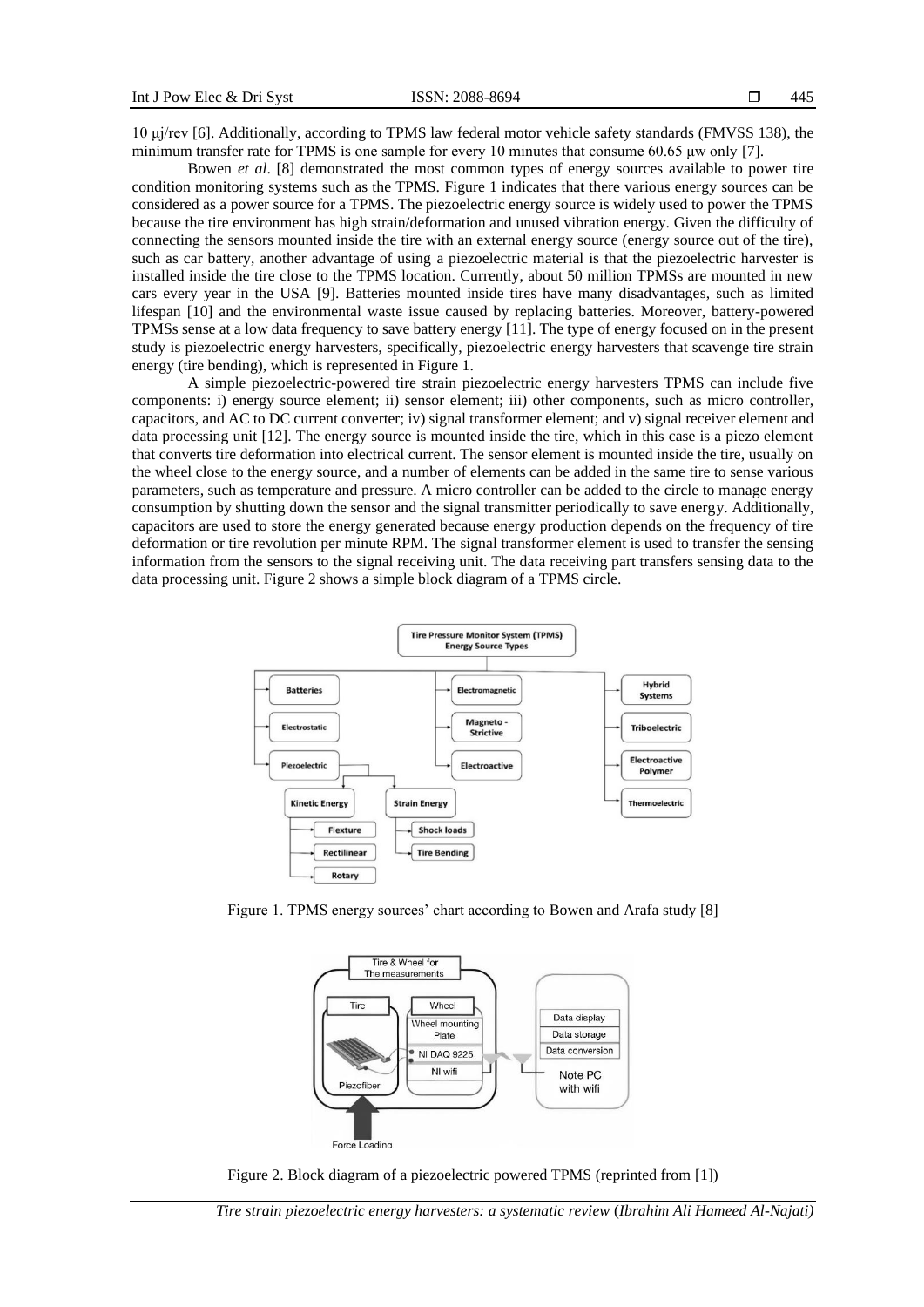# **2. SYSTEMATIC REVIEW PROTOCOL**

This section shows the systematic review protocol conducted in this research. First, the systematic review method will be presented. Next, search, eligibility criteria, and exclusion criteria will be displayed. Finally, the distribution of results will be illustrated.

## **2.1. Method**

The scope is covered by the most current and significant keywords, namely, PEH, piezoelectric material, energy harvester, tire deformation, and tire strain transducer. Furthermore, the scope is limited to english literature. The keywords were mixed to form phrases used to find all related domain articles, for example, "PEH material," "piezoelectric material," and "energy harvester." The full queries used in the databases are presented in Figure 3. Reliable databases were selected for the target articles, including: (i) scopus, (ii) sciencedirect, (iii) web of science (WOS), and (iv) ieee xplore. These databases were selected to cover all the articles relevant to scope of this research.



Figure 3. Scientific articles selection flowchart with inclusion criteria

## **2.2. Search**

The search query was done after reading various related papers and review articles in the field to identify the common and uncommon keywords used by researchers to define the terms used within the topic of this research. The search was conducted using the search engines for the reliable databases mentioned before. Additionally, a notification alert was set in all databases that searched before in order to consider any new article within the scope of this study.

## **2.3. Eligibility and exclusion criteria**

Specific criteria were chosen in this research to include the articles; any article that met the requirement was included in the chosen articles. The first selection criterion was English journal and scientific papers from the reliable resources mentioned above. Second, the piezoelectric energy harvesters used in vehicle tires were focused on a strain energy source that caused by the tire deformation. The study selection included three iterations. The first iteration excluded duplicated articles. The second iteration filtered the out-of-domain articles through reading the title and abstract of the articles. The last iteration excluded the out-of-domain articles through full-text reading of the articles, as shown in Figure 3.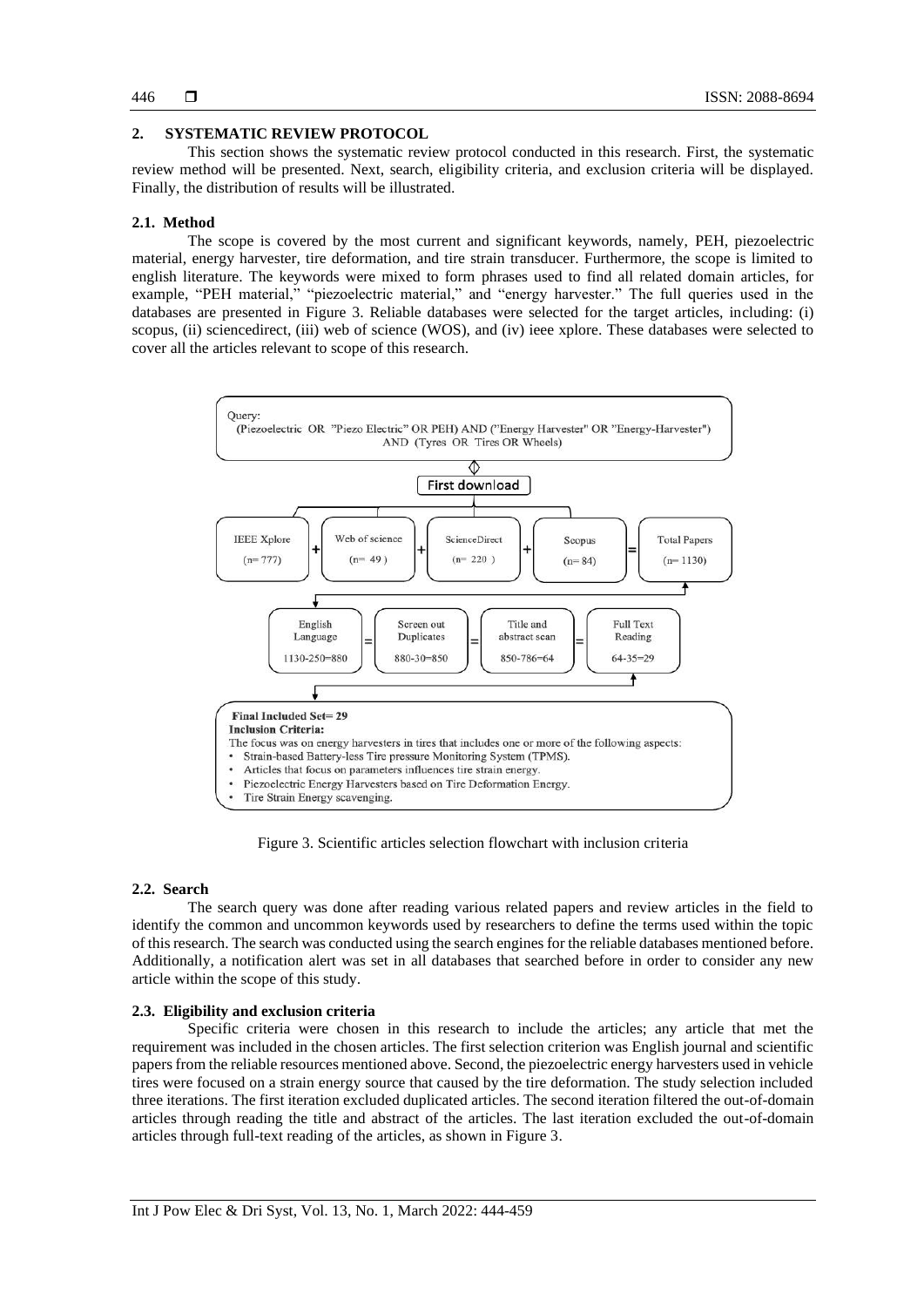#### **2.4. Result distribution**

Figure 4 (a) shows the distribution of 29 scientific papers in the reliable databases, specifically, 13 in web of science WOS, 5 in ieee xplore, and 11 in sciencedirect. A distribution by publication year was done for the final set of papers, as no year filter was set during search process because of the related articles found. Figure 4 (b) shows that the maximum number of publications was in 2019. Another statistical analysis was done to allocate the papers with respect to author nationality. Figure 4 (c) indicates that the maximum number of related articles is from authors of US nationality.

This study has a novel approach in terms of tire strain piezoelectric harvesters (TSPEHs). Note that the term TSPEH has never been used before and is first used in this study to specify future related studies with this novel term. There is no available scientific review paper exclusively describing TSPEHs in full detail. This study also categorizes piezoelectric harvesters into different new categories, such as according to shape and installation method inside the tire. Furthermore, this study takes into account the specific challenges related to TSPEH. Different parameters that affect the energy production efficiency of TSPEH are presented in this paper.



Figure 4. Results distribution for (a) statistics of papers distribution in indexing databases, (b) distribution by year, and (c) distribution by nationality

#### **3. THEORY**

The strain resulting from tire deformation transforms to the piezo element attached inside the tire. As a result, a charge distribution change caused inside the piezoelectric material [13]. This charge can be used as energy source for inside vehicle tire monitoring system. In this section, two approaches will be discussed, namely, tire deformation and piezoelectric charge generation.

#### **3.1. Tire deformation**

Tire strain is produced at the contact patch when a tire deforms under a vertical load. The contact patch is the tire–road interface, which can be divided into three zones: one tension zone at the center of the contact patch  $(Z_2)$  and two compression areas at the contact batch boundaries  $(Z_1, Z_3)$  [7]. Indicating the contact patch region is essential because the piezo element's maximum allowable strain depends on the element length. Additionally, the piezo element length should be equal to the length of the smallest zone in the contact patch [7].

The relation between contact patch length and tire stiffness for a stationary tire can be written as(1) [14].

$$
L_{\text{patch}} = 0.7Z_c \left(\frac{\delta}{Z_c} + 2.25 \sqrt{\frac{\delta}{Z_c}}\right) \tag{1}
$$

Where  $Z_c$  is the unloaded tire radius, and  $\delta$  is the tire stiffness. From equation (1), the contact patch length can be found in the range of 165–178 mm [15]. Tire deformation generates the input strain to the piezo element at the contact patch region. The tire longitudinal strain caused by tire curvature radius is written as (2) [16].

$$
\varepsilon_{z} = -\frac{(z_{c}-z)}{R} \tag{2}
$$

Where  $Z_c$ ,  $Z_c$ , and R represent the no-load tire radius from the tire manufacturer, the radius of the inner surface, and the radius of curvature, respectively. The radius of curvature can be calculated from (3) [10].

$$
a = R \cdot \sin \frac{L}{2R} \tag{3}
$$

Where L is the length of the arc  $(R \times \theta)$ ,  $\theta$  is the arc angle, and a is the distance between the two curvature points  $(r_{i-1}, r_{i+1})$  that can be calculated from (4) [10].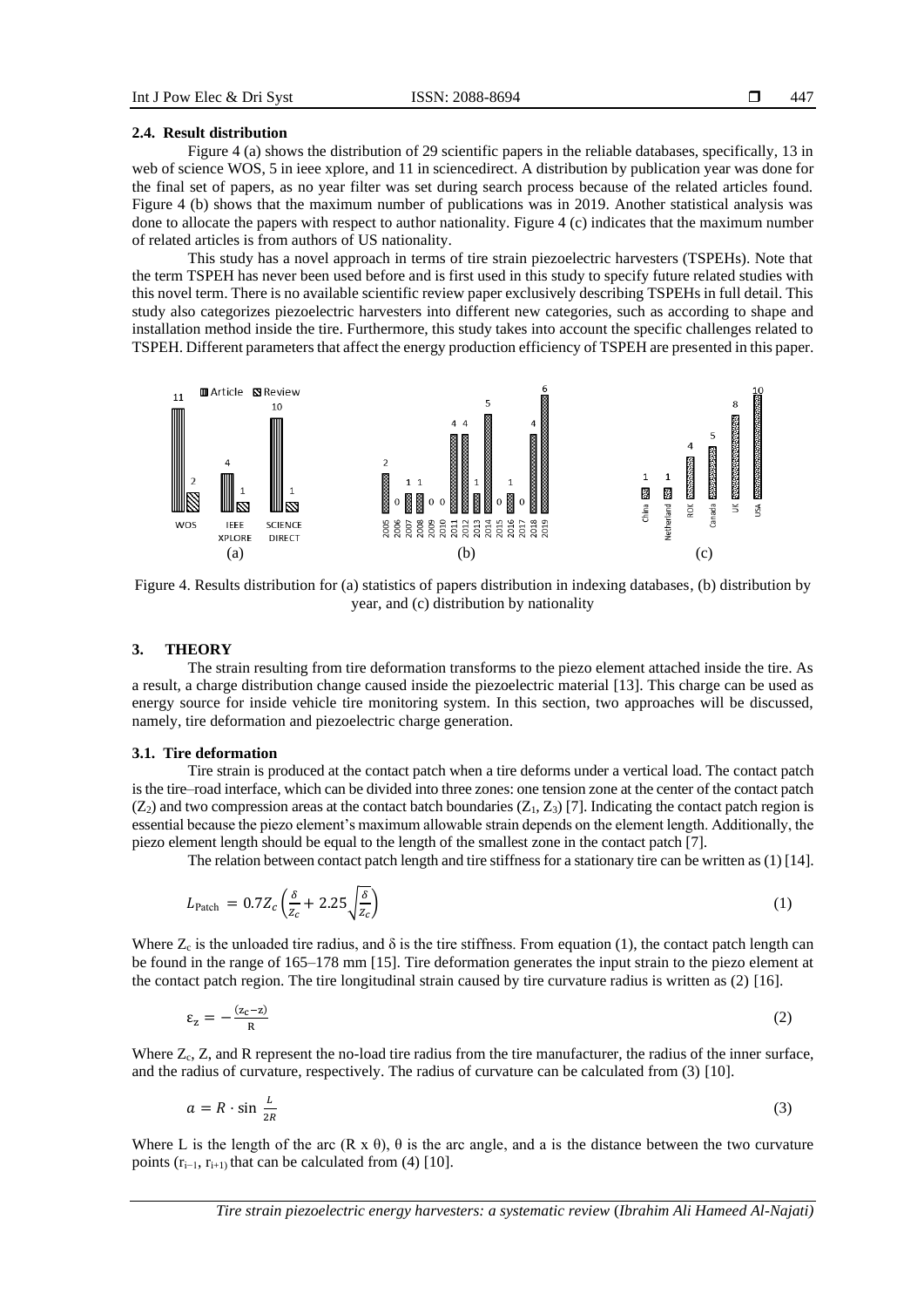$$
a = \frac{1}{2} \sqrt{\left(r_{i-1} \sin \frac{\theta}{2} - r_{i+1} \sin \frac{\theta}{2}\right)^2 + \left(r_{i-1} \cos \frac{\theta}{2} - r_{i+1} \cos \frac{\theta}{2}\right)^2}
$$
(4)

After the inner liner strain is calculated, the strain applied to the piezo element can be assumed. The strain applied to the piezo bender is 25% of the tire inner liner [17]. The amount of transferred strain to the piezo element can be affected by many factors, such as stiffness difference between the harvester material and tire material as discussed in the challenges section.

#### **3.2. Piezoelectric charge generation**

Piezoelectric materials are those that produce charge when compressed or placed under mechanical strain [18], [19]. A basic direct strain piezoelectric harvester can be defined as a piezoelectric material in a parallel plate configuration that represents a  $d_{31}$  effect [20]. It is assumed that the piezoelectric element does not affect tire stiffness, and therefore the charge output in this case can be represented in (5) [20].

$$
Q = \frac{d_{31} \mathcal{S} \mathcal{W}l}{\mathcal{S}^D} \tag{5}
$$

Where  $d_{31}$ , S, w, l, and  $s^D$  represent the piezoelectric charge constant, applied strain, device width, device length, and a mechanical compliance under short circuit conditions, respectively. An interdigitated electrode transducer (IDE) configuration can be employed to benefit the larger longitudinal piezoelectric constants (d33) of the piezoelectric materials along the transverse direction of the device. In this setup, the total charge output can be calculated from (6) [20], [21].

$$
Q = \frac{-(n-1)d_{33}swt}{s^D} \tag{6}
$$

Where n,  $d_{33}$ , and t are the number of electrodes, piezoelectric charge constant, and thickness of the energy harvesting device, respectively. At distance x from the terminal ends, the local accumulated charge for the piezoelectric material can be calculated by (7) [7].

$$
Q(x) = -(n-1)d_{33}Y_{33}\varepsilon(x)wt
$$
\n(7)

Where  $Y_{33}$  is young's modulus of elasticity for piezoelectric harvester. The total accumulated charge over all piezoelectric transducers is to [7]:

$$
Q = -(n-1)d_{33}Y_{33}wt \int_0^L \frac{\varepsilon(x)}{L} dx
$$
\n(8)

Where L is the effective length of the piezoelectric element. The electrical charge per tire revolution can be calculated using the strain calculated from equation (2) and fed into equation (8). Additionally, due to the rectification process, equation (8) should be applied twice for loading and unloading each zone ( $Z_1$ ,  $Z_2$ , and  $Z_3$ ) as seen in Figure 5.



Figure 5. Tire contact patch regions [7]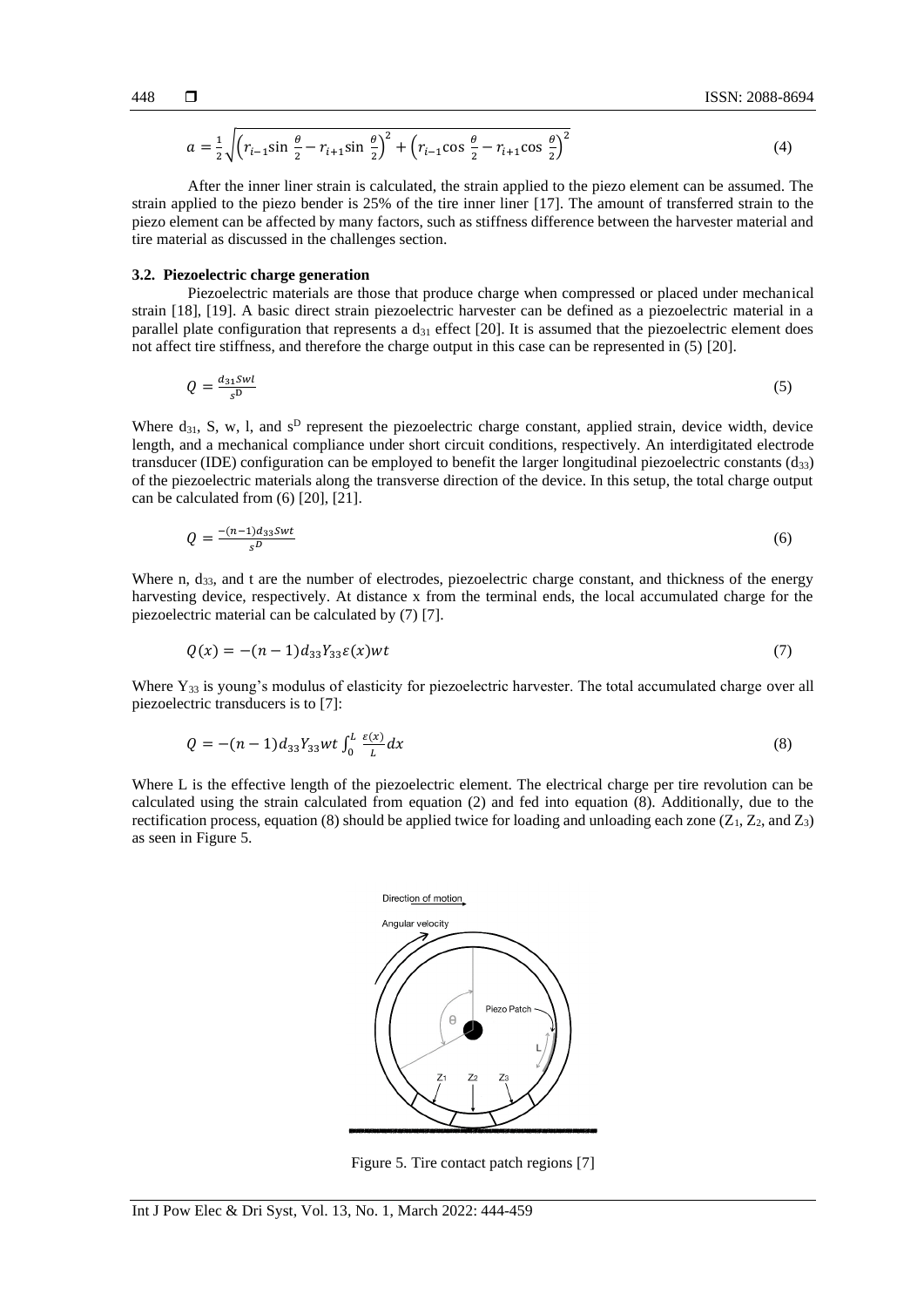## **4. TIRE STRAIN HARVESTER SHAPES**

Piezoelectric materials have the benefit of exhibiting high performance and being available in a wide range of shapes [22]. Five piezoelectric energy harvester shapes were fabricated in the past, specifically, rectangular, square, circular, rainbow, and cymbal shape as shown in Figure 6. The most commonly used one is the rectangular shape; this is because when a force is applied, the rectangular shape allows more bending compared to other piezo shapes. A higher bended piezoelectric produces more energy. Choosing the suitable harvester shape depends on some criteria, such as installation location, type of piezo element material, method of stacking the harvester on the host, working environment conditions, and amount of power/energy desired to be transduced. For example, a square shape element is preferable to use when a high host deformation exists while a rectangular element is more suitable to install with less deformation applied.

Although a rectangular shape transducer is most commonly used as a tire strain piezo harvester, it would seem that the circular shape element can be more favorable to harvest tire strain energy. This is because the circular shape generates the maximum energy from tire deformation compared to other shape elements. Additionally, using an aluminum reinforcement plate glued to the circular piezo can enhance the piezoelectric mechanical properties, such as increasing the allowable deformation the element can withstand before failure. Figure 7 represents the distribution of each tire strain piezoelectric energy harvesters TSPEH shape used in literature.



Figure 6. Tire strain transducers' shapes found in literature (a) reprinted from [1] (b) reprinted from [23] (c) reprinted from [24] (d) reprinted from [25] and (e) reprinted from [26]



Figure 7. The distribution of TSPEHs according to shape in literature

## **5. TIRE STRAIN PIEZOELECTRIC HARVESTERS**

The wasted deflection energy in a vehicle tire is estimated to be more than 1 kWh [27]. This amount of unused energy is high compared to other energy sources, such as vibration energy. This section describes the types of tire strain piezoelectric energy harvesters TSPEHs that were categorized according to their installation location inside the vehicle tire. First, a treadwall tire strain energy harvester is explained. Second, the tire bead-rim interface is represented. Next, sidewall tire strain energy is shown. Finally, a strain energy mounted in a tire bead is described. Note that this categorization was performed according to a literature review that was made for related articles. Figure 8 represents the TSPEH taxonomy indicating the four categories of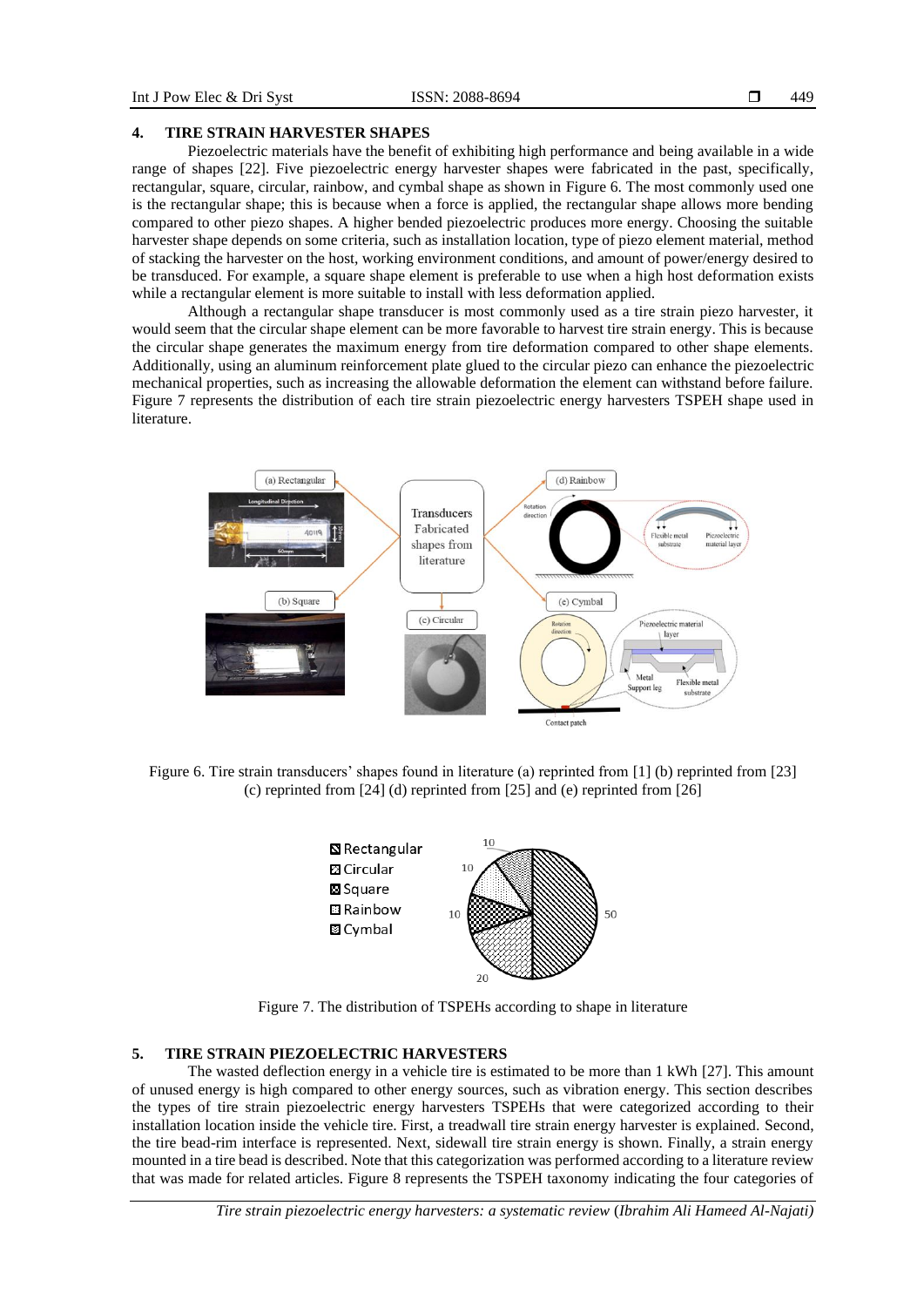TSPEH applications. The taxonomy was also categorized according to the TSPEH installation place inside the vehicle tire, namely, inner tire treadwall, tire bead–rim interface, tire inner sidewall, and tire bead.



Figure 8. TSPEH research taxonomy on tire bending scavenging applications

# **5.1. Inner tire treadwall strain energy harvesters**

Strain energy harvesters mounted to the inner tire treadwall has many advantages. The inner tire treadwall is the most common place to mount harvesters in a vehicle tire due to high energy strain. Additionally, the installation process for TSPEH in this location in the vehicle tire is not very complicated because it only requires an adhesive material to adhere the transducer inside the tire inner liner. However, this installation approach may cause some issues; for example, the TSPEH might be damaged due to tire punctures. The difficulty of replacing the glued damaged TSPEH is another factor that should be taken into account. One of the first attempts to harvest tire strain energy was conducted by the Apollo project in 2005 [23]. The maximum energy produced was  $0.9 \text{ mW}$  using an  $80 \text{ mm} \times 80 \text{ mm}$  square sheet of polyvinylidene fluoride (PVDF) with a 3.9 kN and 80 km/h operation condition. However, the Apollo project shows that PVDF is not suitable for the tire environment because of tire high temperature and strain energy. It is likewise difficult to avoid overload damage in the piezo material owing to the large strain applied to the piezoelectric harvester.

Using a wireless strain gauge system, Lee *et al*. [6] presented the amount of longitudinal and lateral strains at different setups of pressure, load, and RPM. They reported that the total strain value increased when the applied load increased significantly. In the same manner, the result indicated that the strain shows a slight increase when the speed increases, and pressure influences the effect of applied load on the resulting strain. At 152 kPa pressure, an increasing applied load leads to a gradual increase in lateral strain, which increases independently when increasing the load at 234 kPa pressure. Scavenging the lateral strain mentioned above can produce 0.58 mJ energy at 40 km/h speed, 600 kΩ resistance, and 4.9 kN load. Lee *et al*. [6] reported that harvesting the available longitudinal strain stated above would produce three times the energy value. However, in the present study, the rectification process reduces the energy to a third of the value. Thus, the rectification process should be improved to minimize energy losses.

A piezoelectric composite with interdigitated electrodes and substrate was developed by Lee *et al*. [1]. Using a piezoelectric patch of  $60\times10\times0.3$  mm<sup>3</sup>, a maximum energy of 380.2  $\mu$ J and power density of 1.37  $\mu$ W/mm<sup>3</sup> was produced under 4.9 kN and 60 km/h. Furthermore, two capacitors were used that charge one after another to supply a constant voltage of 3V using a regulator. However, the circuit efficiency was no more than 9.7% which can be enhanced by reducing capacitor leakage and impedance matching. Another solution might decrease the number of capacitors and, at the same time, increase piezoelectric patch dimensions. Another study was conducted by Lee *et al*. [10], who studied the effect of vehicle load and velocity on tire radius change. They found that at a load range of 2.94–6.86 kN with a constant velocity of 60 km/h, the radius change equals 34.3 mm. However, the radius change was less than 1 mm with a vehicle velocity range of 30–90 km/h while the load was equal to 4.9 kN constant value. On one hand, vehicle load has a significant effect on tire deformation change. On the other hand, the vehicle velocity has a minor effect on the tire deformation change. Therefore, the vehicle velocity was neglected in this study. Lee *et al*. [1] showed a maximum energy of 380 mJ with a power density equal to 4.05 mW/mm<sup>3</sup> under a 4.4 kN load and a speed of 60 km/h using a piezoelectric materials lead zirconate titanate (PZT)-5H piezoelectric patch with dimensions of 60 mm (L)×14 mm (W)×0.8 mm (H). However, not all available strains were scavenged by TSPEH due to limited adhesive flexibility because the scavenged strain were reduced to about 25% of the total strain available in the tire inner liner. A more strain can be harvested by using a more flexible adhesive. In the same manner, the adhesive needs to meet other requirements, such as long lifespan and wide range of operating temperature.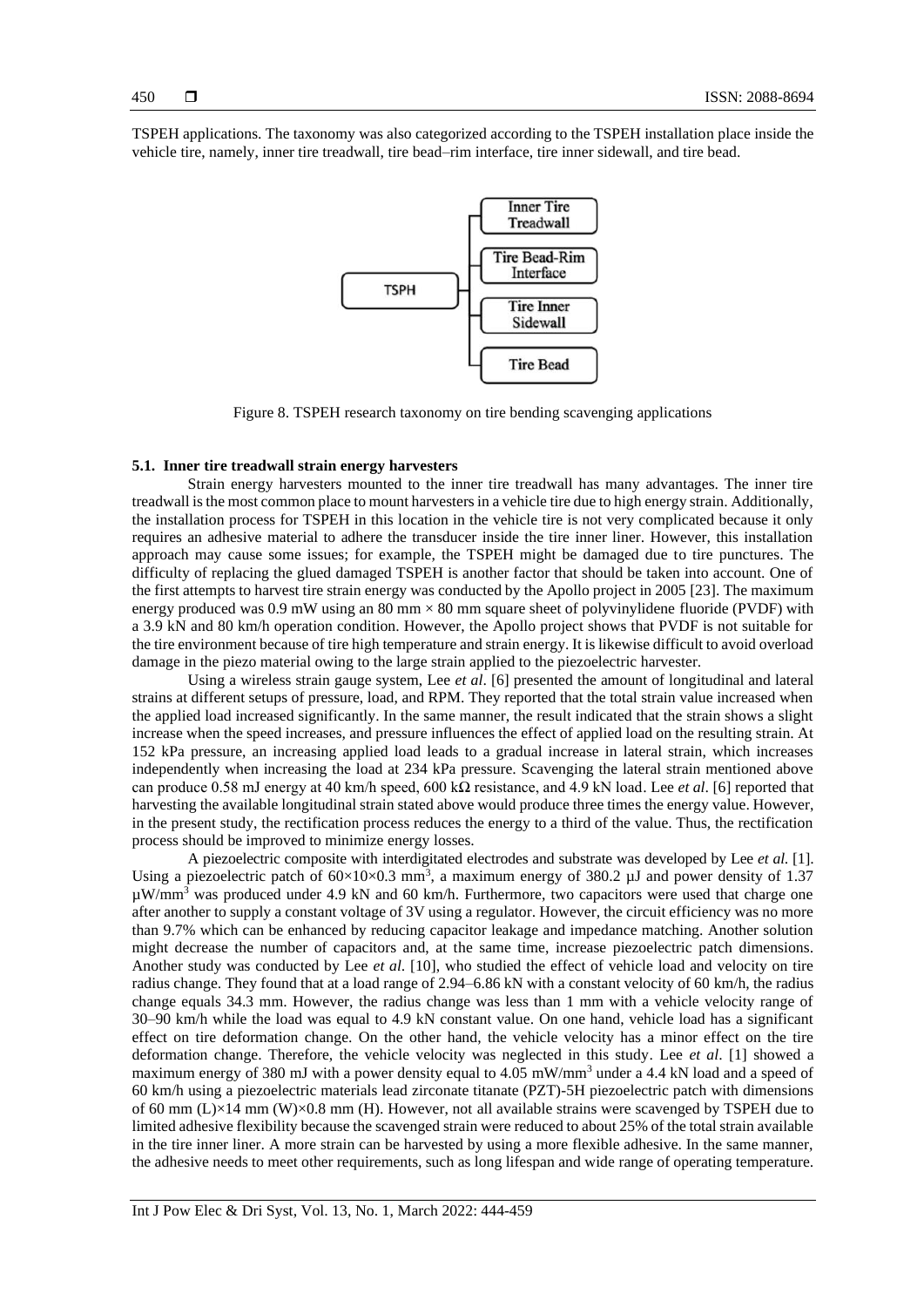An extensive study was initiated by Makki *et al*. [24], who measured the deformation frequency for a 140 mm contact patch (road–tire interface area) at different vehicle speeds. They found that at least 8% of the total treadwall area is deformed at any time during tire rotation. The Lead Zirconate Titanate PZT material was then chosen by applying different criteria, such as power efficiency, flexibility for 540 million cycles, and cost. Due to high tire deformation, PZT material might not be reliable for such application. To solve this issue, Makki *et al*. [24] bonded a circular PZT element to a rectangular and a circular brass substrate. The brass element reduces the available treadwall area and, consequently, reduces the total number of elements that can be mounted inside the tire treadwall. Adhesive was also applied to the center line of 40 rows with 4 elements each of PZT benders to protect the PZT benders from damage. This application might decrease the deformation applied to the PZT benders and thus reduce the generated energy. The authors stated that the power can be increased when increasing three aspects, namely, piezo bender end-to-end deflection, inner tire treadwall surface area, and tire RPM. Using double-layer PZT benders stacked on a rubber sheet that covers all the tire inner circumference, the study theoretically shows that 4.6 W can be produced at a vehicle speed of 100 km/h. In the experiment, the produced power was as high as 2.3 W. The results of the study represent the maximum energy produced from a piezoelectric energy harvester mounted in a vehicle tire. Therefore, theoretically, this produced energy can power tire sensors and other vehicle equipment, such as headlamps with a prober electric circuit design and added controller, as well as using all available space inside the tire to mount the transducer material.

Through later developments, Makki *et al*. [28] fabricated a four PZT bender 25×38 mm in size and reinforced by a brass element that generates 6.5 mW power with matching resistance equal to 42 kΩ. Additionally, with a capacitor of 61  $\mu$ F, transmission frequency increased from every 2.5 s to every 1.5 s when the tire velocity increased from 60 km/h to 100 km/h. Using a microcontroller to power circular components through a selective method also reduced the power consumption significantly. Another strength of this study is that it used a PZT ceramic that costs 1 USD per element (25 mm diameter). This is a sound approach because it encourages companies to use PZT as a TSPEH for mass production instead of a battery-powered tire strain piezoelectric energy harvesters TPMS. In the same study, Makki *et al*. [28] assumed that vehicle weight has no effect on output power. This is a problematic assumption because Makki *et al*. [29] and other researchers found that vehicle weight influences output power significantly by effecting tire deformation as stated above.

In another study, to resolve the limitations of piezo bender deflection, Makki *et al*. [29] demonstrated the use of a 25 mm diameter PZT circular plate glued inside a tire that produced a deflection as high as 9 mm without shape damage. This result was due to the reinforcement of a 0.23 mm thick brass element that stacked to the PZT as well as the use of a highly flexible adhesive material. It is important to note that the circuit board was bonded to the back of the piezo bender, which can cause damage to both circuit board and piezo element owing to the high strain input caused by tire deformation. Correspondingly, adhering the electrical circuit to the back of the piezo bender may limit the piezo bender flexibility. The testing results showed that a 0.11 mm thick of  $40\times40$  mm<sup>2</sup> square PVDF element could produce a peak voltage of 62.3 V with no load. Likewise, a maximum power of 0.85 mW was produced from PVDF at a load resistance of 380 k $\Omega$  and a speed of 9 km/h, lower than the 4.6 mW power extracted using a PZT element with a load resistance of 46 kΩ under the same working environment. Despite the low energy produced by PVDF, it is more suitable for high strain environments such as vehicle tires. PVDF also has minimum impact on tire deformation patterns due to its high flexibility.

Later in 2012, Makki *et al*. [30] reduced the sensor operation time from 90 ms (in a previous study) to 31 ms. In addition, using an oscilloscope, they tested the charging and discharging time for different size capacitors in terms of 10 V charging voltage. They proposed that charging a 22  $\mu$ F capacitor requires 9 tire revolutions while charging a  $47 \mu$ F capacitor requires 17 revolutions. Reducing the sensor operating time leads to a quicker transfer of sensing information to the vehicle driver. At the same time, increasing the electrical circuit efficiency of the TPMS would provide more energy that can power more sensors inside the vehicle tire.

Ende *et al.* [11] proposed that a maximum of 30  $\mu$ W/cm<sup>2</sup> can be produced with a 40×16.5 mm<sup>2</sup> active area. The material used was short PZT fibers (SFC10) that was structured using the dielectrophoretic (DEP) process. Despite all the test runs being conducted in the same environment conditions, this result was found using an inflated tire due to the lack of considering the influence of tire pressure on the final results. This is because tire pressure might affect tire deformation, and so the results might be inaccurate. In another study, Ende *et al*. [20] developed three types of piezoelectric composites by adding different structures of PZT particles. In detail, the three composites are PC10 (with uniform PZT elements), SPC10 (with a chain-like PZT structure using the DEP process), and SFC10 (with short-fiber PZT-5A using the DEP process). The maximum power was 8 mW with 50 km/h vehicle speed when using the SFC10 as core harvester material. However, these piezoelectric patches were not installed in a real vehicle tire to examine the effect of the host environment on the energy produced by the transducer.

A rainbow-shaped piezoelectric transducer constructed from two flexible metal substrates and two piezoelectric material layers was assembled by Esmaeeli *et al*. [25] that bonded in the inner tire treadwall. One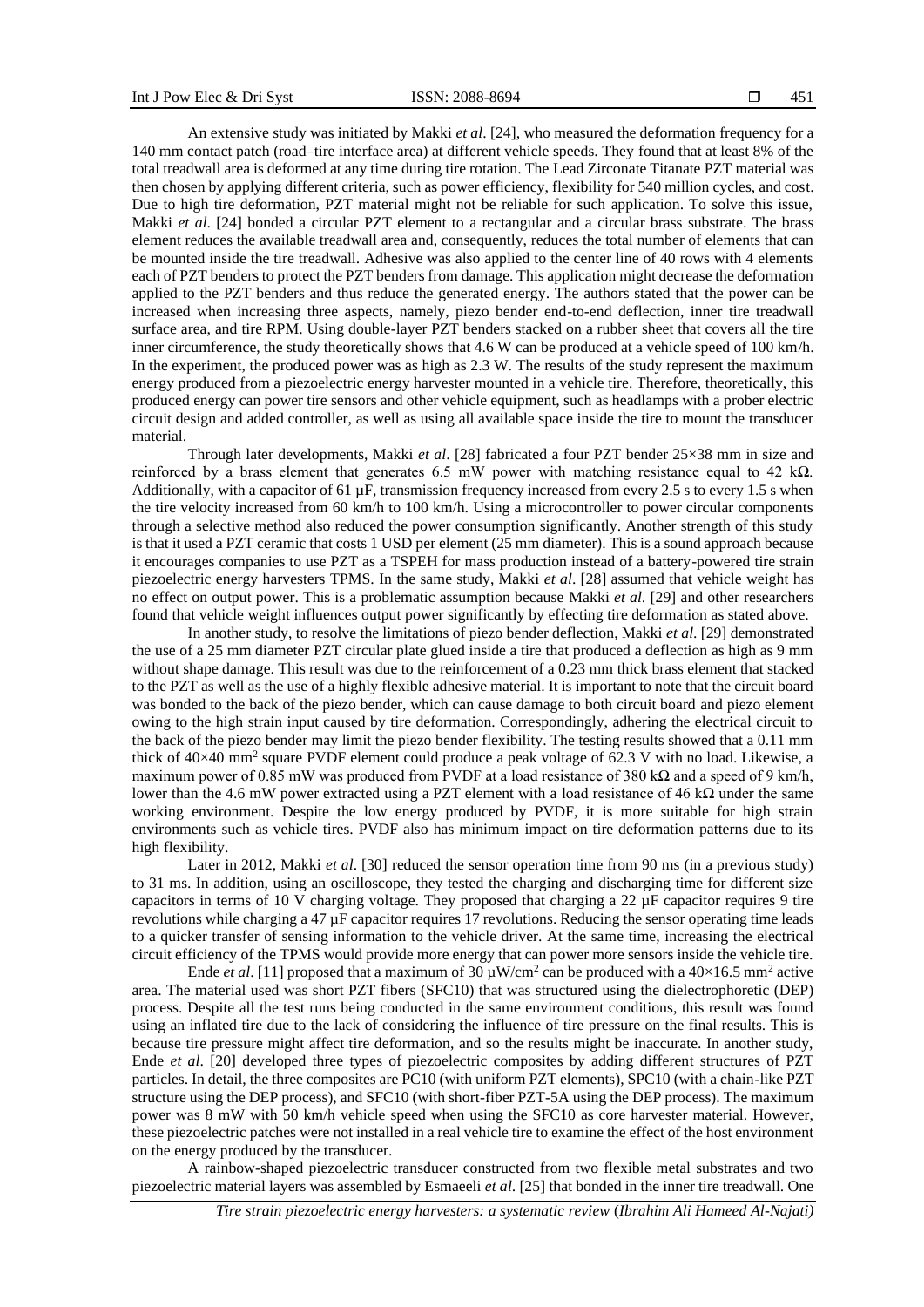of the most common advantages of a rainbow-shaped piezo transducer is multi-direction deformation scavenging, whereas traditional plain structure piezo benders usually harvest one-direction deformation. Furthermore, the influence of piezo width on the output power and energy produced was conducted using a 23 mm piezo material length of 0.2 mm thickness. The result showed that increasing piezo bender width from 2.5 mm to 8 mm caused an increase in the values of output energy, power, and energy efficiency from 0.69% to 8.3%. The authors demonstrated that this energy harvester can produce 95 µJ/rev energy and 5.85 mW power. In other words, the harvester can power three sensors with a transmission rate of 30 pulse/min. However, the maximum displacement for the rainbow-shaped piezo bender was not measured to indicate the compatibility of this piezo shape with the high deformation tire's environment.

In another study of the same research group, Aliniagerdroudbari *et al*. [26] fabricated a PZT cymbal piezo bender bonded to a flexible aluminum metal substrate with dimensions of 10 mm length, 0.5 mm thickness, and 5 mm width. This tire strain piezoelectric energy harvester shape has many advantages, such as conversion of radial displacement to a longitudinal one  $(d_{31}$  and  $d_{33}$  approach influence strain energy scavenging) due to the gap located in the cymbal harvester. In addition, they demonstrated that this design is simpler and easier to fabricate compared to other similar harvesters. It was found that this design can generate 90 µJ/rev energy and 5 mW power at a tire speed of 41 km/h and 4.9 kN load. Even so, the durability of this design was not tested during real tire driving conditions, such as wide temperature difference and high vibration environment.

Later in 2019, Esmaeeli *et al*. [31] demonstrated that using a 23 mm long, 0.2 mm thick, and 2.5 mmwide rainbow-shaped piezo harvester could produce 95 µJ/rev energy and 5.85 mW power at 41 km/h. They also suggested that a rainbow-shaped tire strain piezoelectric energy harvesters can generate 16 times more energy than vibration-based energy harvesters. The rainbow-shaped harvester consists of two piezo materials and two flexible metal substrates sandwiched together such that no motion can occur. Esmaeeli *et al*. [31] suggested that the designed rainbow harvester can power nine TPMSs that consume 10  $\mu$ J/rev each. However, an investigation into essential parameters, such as contact patch optimum dimensions and maximum service strain for the tested harvester, was lacking.

Esmaeeli *et al*. [15] explored a cymbal-shaped harvester made of PZT-5H piezoelectric material and two steel elements. A cyanoacrylate adhesive was used to bond the tire strain energy harvester inside the tire. Strain applied to the piezo material inside the tire was reduced to a quarter of the tire strain owing to the adhesive material's high stiffness. The result also shows that increasing tire air temperature from 23 °C to 50 °C leads to an increase in produced energy from 24.4 µJ/rev to 26.5 µJ/rev, which is sufficient energy to power two tire pressure monitoring system TPMSs. Increasing temperature leads to an increase in the stiffness of steel elements, allowing the cymbal harvester to bend more and produce more energy. The power generated was 2.8 mW with a voltage of 3.5 V. However, temperature increase beyond the piezo Curie temperature may cause permanent damage to the harvester. In addition, the adhesive material used was not suitable for this experiment setup. The adhesive reduced the tire deformation strain to equal 25% of the original strain delivered to the transducer. Reducing the tire strain to a quarter of its original value might also affect the tire deformation flexibility, possibly leading to safety issues.

High-power density and high temperature stability harvester were achieved by Maurya *et al*. [32] using a flexible organic PVDF. Additionally, the influence of vehicle speed on the produced voltage was utilized. Increasing the vehicle speed from 48 km/h to 112 km/h causes an increase in the produced voltage because the increase in tire speed leads to an increase in the frequency of harvester bending, thereby increasing the voltage generated. In the same manner, the authors emphasized that piezo material thickness is another factor that influences voltage. Specifically, they suggested that increasing piezo material thickness leads to an increase in the generated voltage. Using a 2 mm thick piezo material causes a marginal drop in the voltage value. The experimental result shows that the fabricated piezo harvester can power 78 LEDs by using the generated power equal to 580  $\mu$ W at 16 Hz or 112 km/h.

Kubba *et al*. [7] developed a flexible piezoelectric fiber composite transducer mounted inside the tire treadwall. To find the best location for the harvester inside the tire, they simulate tire behavior to find the amount of strain produced in the contact patch region (tire–road interface). The result shows that the maximum strain occurs in the middle of the contact patch area for a free rolling loading condition while the strain reduces at the contact region boundaries. Furthermore, Kubba *et al*. [7] investigated the influence of braking, rolling, and traction loading condition on the contact patch strain. The results imply that maximum strain occurs under the traction condition. In the same manner, the optimum energy found was 48.545 µJ/rev with a power of 81.6 µW using a 1000 µF storage capacitor at 10 km/h rolling speed.

In the effort of scavenging strain energy for nanoscale harvesters, Hu *et al*. [33] demonstrated the use of a cantilever nanogenerator (NG) consisting of five layers: flexible polyester, substrate material, ZnO nanowire, and two textured films that cover the NG from top and bottom. Note that despite this cantilever NG scavenging the strain energy, most other cantilever structures harvest vibration energy only. Owing to the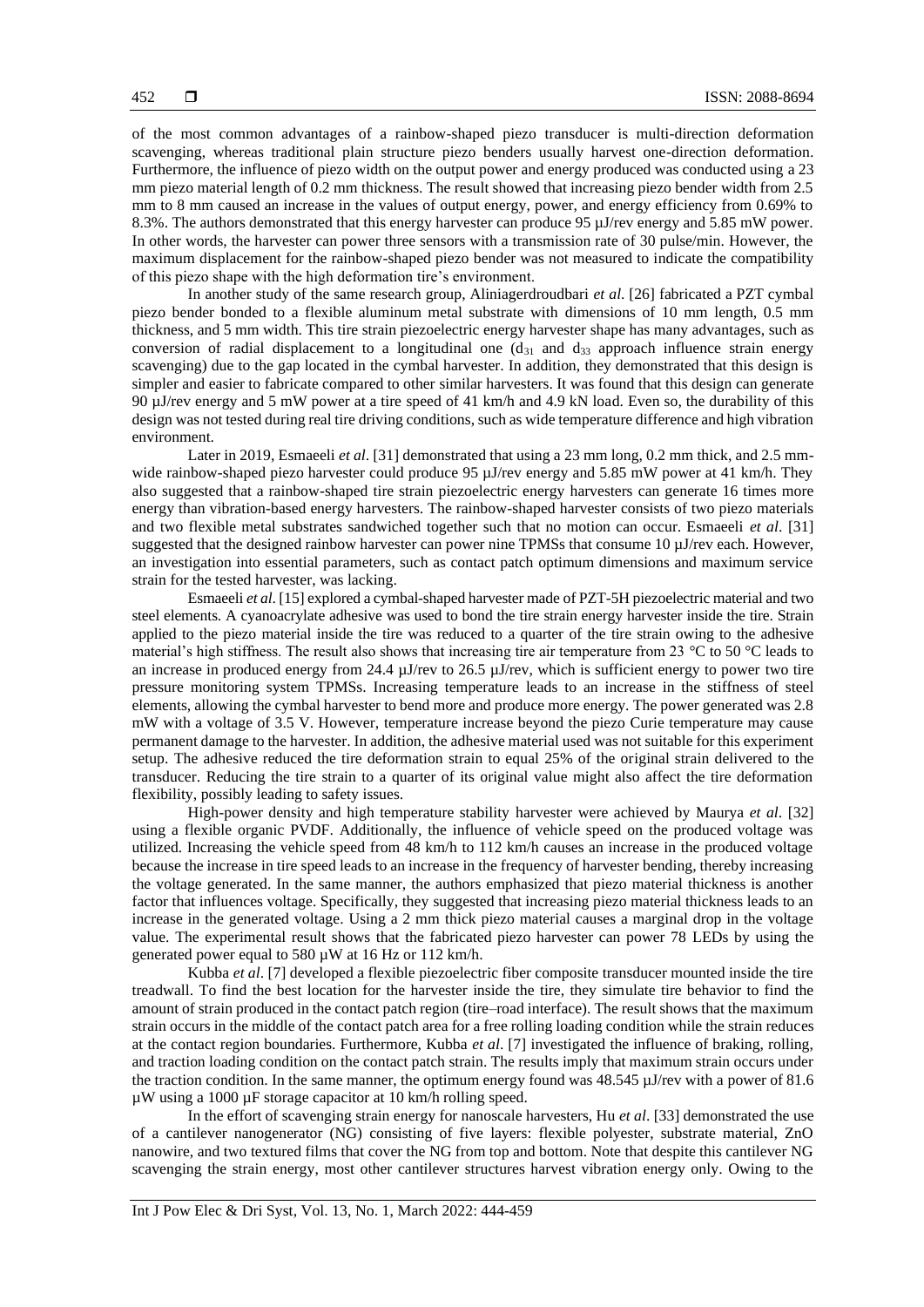uncomplicated experiment setup, the NG was mounted in a bicycle tire with an effective working area of about 1.5×0.5 cm. The authors indicated that a calculator LCD screen can be powered by the NG, which produced a power density of 70  $\mu$ W/ cm<sup>-3</sup> and a current of 25 nA with an acceleration equals to 30 ms<sup>2</sup>. In the same manner, they described the possibility of connecting multiple NGs in parallel that approximately double the resultant power. They also suggested that 50 W can be produced if the NGs cover the entire inner space of the vehicle tires. To understand how vehicle speed influences the generated voltage, some extra test runs were implemented. It was reported that output voltage rose when the vehicle speed increased. After recent studies associated with harvesters installed in the tire treadwall were reviewed above, the Table 1 presents all the power generation and energy comparison related to tire treadwall installation methods.

Table 1 clearly shows that for treadwall-mounted transducers, the maximum power generated was 2300 mW by Makki *et al*. [24], who considered large-scale piezoelectric energy harvesters that used PZT material. Moreover, the minimum power generated in this category was equal to 0.0525 mW for the ZnO harvester fabricated by Hu *et al*. [33]. The Table 1 cannot be used as an indicator for the best energy-efficient piezoelectric material. This is because the number of piezo elements installed in the experiment is different from one study to another. The piezo element sizes used are different as well. Moreover, the working condition varies for each experiment, such as applied vertical load and tire RPM. Table 1 could be beneficial in terms of gaining a general knowledge about the range of energy produced for treadwall-mounted harvesters.

Table 1. literature review comparison in terms of treadwall mounted TSPEH power generation

| Material          | Element Dimension (mm)          | Power $(mW)$ | Energy $(mJ)$ | Ref.   |
|-------------------|---------------------------------|--------------|---------------|--------|
| <b>PVDF</b>       | $80 \times 80$                  | 0.9          |               | $[23]$ |
| <b>PVDF</b>       | $40 \times 40$                  | 0.85         |               | $[29]$ |
| Organic PVDF      | $20 \times 8$                   | 0.58         |               | $[32]$ |
| PZT               | 25 diameter $(4\times38$ array) | 2300         |               | $[24]$ |
| <b>PZT</b>        | 25 (4 discs)                    | 6.5          |               | $[28]$ |
| <b>PZT</b>        | 25 (diameter)                   | 4.6          |               | [29]   |
| <b>PZT</b>        | $23 \times 8$                   | 5.85         | 0.095         | [25]   |
| <b>PZT</b>        | $10 \times 5$                   | 5            | 0.09          | $[26]$ |
| <b>PZT</b>        | $23 \times 2.5$                 | 5.85         | 0.095         | [31]   |
| PZT-5H            | 9 (diameter)                    | 2.8          | 24            | $[15]$ |
| PF                | $132\times14\times0.3$          | 1.5          | 0.58          | [6]    |
| <b>PFC</b>        | $132\times10\times0.375$        | 0.0816       | 0.0485        | [7]    |
| PC                | $60 \times 10 \times 0.3$       | 0.2466       | 0.3802        | $[1]$  |
| PC                | $60\times14\times0.8$           | 2.7216       | 380           | [10]   |
| SFC <sub>10</sub> | $40 \times 16.5$                | 0.198        |               | [11]   |
| SFC <sub>10</sub> | $200 \times 200$                | 8            |               | [20]   |
| SPC <sub>10</sub> | $200 \times 200$                | 0.1          |               | $[20]$ |
| ZnO               | $0.15 \times 0.05$              | 0.0525       |               | [33]   |

## **5.2. Tire bead–rim interface strain energy harvesters**

This installation method allows the harvester's circuit to be mounted on the wheel rim (inside the tire and close to the harvester), which would reduce the number of wire connections. Furthermore, this installation approach can be used at the same time when using the inner tire treadwall method (which can be used as an additional energy-harvesting method). Although the tire bead–rim protects the piezo element from tire punctures caused by external objects, this type of installation method consists of various drawbacks. First, the installation process might be difficult compared to the tire inner treadwall installation technique. Tire air pressure may also decrease due to air leakage caused by place of piezo element installation. Lastly, no durability information is available for the harvesters that used in this installation method.

A novel approach conducted by Makki *et al*. [28] used a very slim piezoelectric materials PZT element installed between the tire bead–rim interface. The working principle was based on air tire pressure that forced the tire bead uniformly to the rim. This force increased above the contact patch region due to the high deformation of the sidewall over the contact patch. Therefore, if a thin film of piezoelectric harvester was placed between the tire bead–rim interface, then electric power would be generated due to the strain applied on the harvester element. In the same study, Makki *et al*. [28] found that 70 µW could be generated when applying 67 k $\Omega$  matching resistive load. However, this power is considered a very low value compared to the 6.5 mW generated from a treadwall piezoelectric energy harvester in the same report. Additionally, the tire bead–rim PZT takes about 240 tire revolutions to charge capacitors with 10 V while traditional treadwall-mounted harvesters reach the same voltage after only 9 revolutions.

In another study conducted by Makki *et al*. [30], same tire bead–rim installation method was used. One of the main points highlighted in the research is that the PZT element should be no more than 8 mm wide to fit within the tire bead–rim interface. Some factors also influence generated power, such as tire RPM, inflation pressure, piezo element area, and vertical load. The main finding was that 10 V charged a 22  $\mu$ F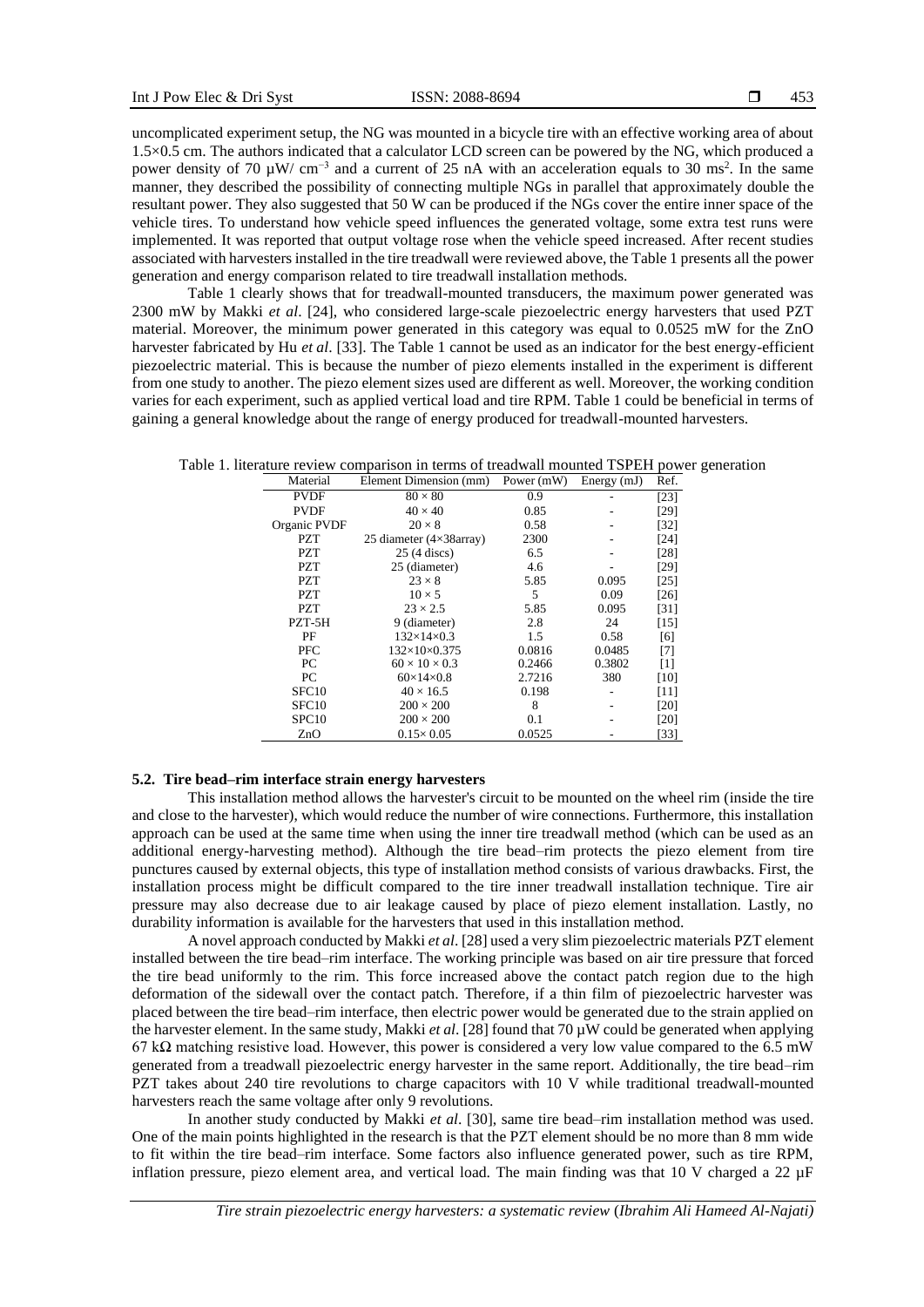capacitor after 200 s at 80 RPM. In terms of maximum element width set in this study, it is advised according to the study's experiment setup and might not be suitable for all different tests. The optimum harvester width depends on the tire size; for example, some studies mounted harvesters inside much smaller tires such as bicycle tires. Furthermore, harvester width depends on the piezoelectric material type used; for example, the PZT material can be produced with small sizes because of flexibility limitations. Figure 9 (a) represent the thin PZT element with the electrical circuit connection. Further, Figure 9 (b) characterize the final installation shape inside vehicle tire. Additional, Figure 9 (c) shows a 2D sketch for the piezo element between the tire and the rim.



Figure 9. Tire bead–rim installation method in where (a) very thin PZT, (b) final installation of the PZT, and (c) installation place of the PZT (reprinted from [30])

#### **5.3. Tire inner sidewall strain energy harvesters**

In terms of side wall tire deformation, it can reach strains in the range of 10–50 mm [34]. This is considered to be a very high amount of deformation that should be scavenged. Furthermore, the installation process is not difficult for this approach since it requires a piezo element and an adhesive material to be mounted on the tire inner sidewall. However, this approach has fewer experiments compared with other installation methods. Another issue is that there is a safety concern with this installation type because it directly affects the tire deformation. Finally, replacing the damaged piezo element is difficult because it is glued to the tire inner sidewall. An effort was made by Makki *et al*. [24] to conduct a sidewall PZT harvester. However, this attempt was not successful due to the high deformation environment and limited PZT flexibility. In the same manner, they recommend using a polyvinylidene fluoride PVDF material for such application. However, a safety concern may arise since the tire deformation is mainly based on sidewall deformation.

Using a mathematical sensor model, Moon *et al*. [5] proposed that a strain-based PVDF sensor can be used to indicate tire deformation by measuring the generated charge. The fabricated PVDF with dimensions of  $20\times3\times0.1$  mm<sup>3</sup> and 110 µm thickness was mounted in two places inside the tire. The first method was gluing the PVDF sensor inside the tire treadwall to measure tire bending. Second, the second sensor was clamped from both ends to the tire sidewall to measure the tire buckling. With the use of a laser deflection sensor, the laboratory result shows a good agreement between the measured deformation and the deformation found from the PVDF charge sensing. However, some limitations of the working conditions exist. For example, the range of tire deformation on which this method is still valid, were not discussed. Lack of charge losses information in the circle that may affect the measurement efficiency were not discussed as well.

# **5.4. Tire bead strain energy harvesters**

A previously discussed study conducted by Makki *et al*. [29] used a plastic ribbon fixed to the tire rigid bead from both ends. Furthermore, PVDF piezo elements were bounded to that plastic ribbon. The ribbon deformation method was based on the difference in tire section width and height that was caused by cyclic tire rotation. The maximum power generated was  $0.23$  mW with a 400 k $\Omega$  and 80 RPM as well as a peak voltage of 18.7V. This experiment was significant in terms of illuminating any tire safety concerns because the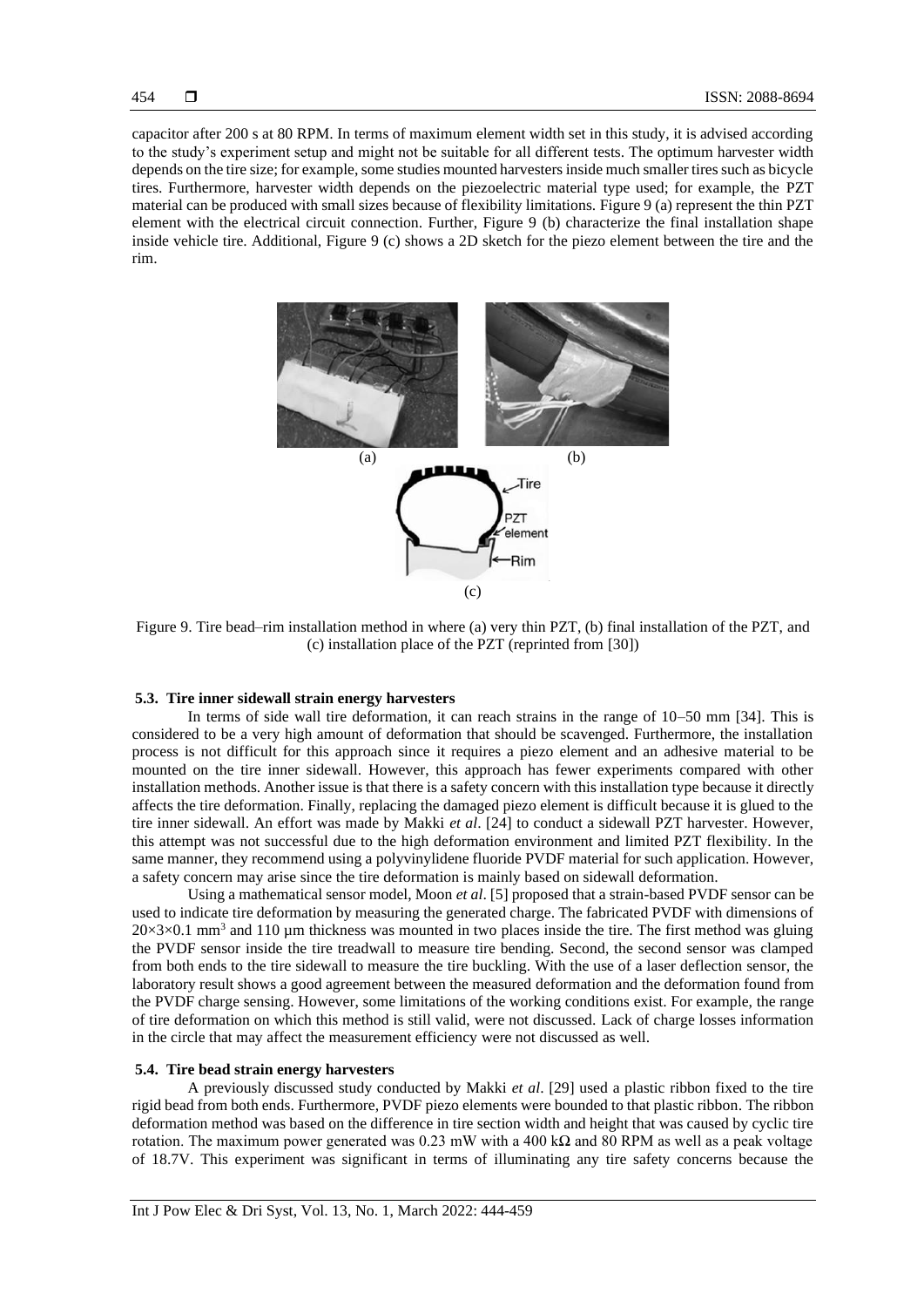piezoelectric harvester is not attached to the tire surface. Figure 10 represents the tire bead energy harvester method. Makki *et al*. [29] study is the only one to have conducted this type of harvester inside a vehicle tire, this installation method has some advantages compared to other methods. First of all, this ribbon has less effect on tire deformation because it does not attach to it. Second, the replacement process of the plastic ribbon is much easier compared to the tire treadwall-mounted harvester. Furthermore, many piezo elements can be on a single plastic ribbon. It is also less possible for the piezo element to be damaged by punctures owing to the space between the tire and the plastic ribbon. However, the durability of this installation technique was not tested.



Figure 10. Change in tire section width and height that cause ribbon deformation (reprinted from [29])

## **6. PARAMETERS THAT INFLUENCE TIRE DEFORMATION**

To investigate camber angle influence on the contact patch's longitudinal and lateral strain, Yunta *et al*. [35] exploited a number of strain sensors installed in different positions inside a tubeless tire. They indicated that the camber angle (equal to  $5^\circ$  in the experiment), which is the angle between the tire longitudinal plane and the plane that is vertical on the road, has a significant influence on tire deformation. They likewise pointed out that the inflation pressure has less influence on strain results compared to the vertical load effect. With respect to electrical wire connections, during the experiment, some issues were raised and reported by Yunta *et al*. First, the electrical solder joints of the strain sensors were damaged due to centrifugal force causing some data collection problems. Second, since the tubeless tire was inflated, it was difficult to connect the sensors located inside the tire to the computer outside the tire. This issue was solved by making a hole in the rim to place the data acquisition DAQ. However, despite the weight being no more than 80 g, it may cause extra vibration in the tire rim that leads to an error in the measurements. This drawback can be solved by rebalancing the tire after putting the data acquisition DAQ in the rim.

Pozuelo *et al*. [36] explored a simulation and experimental study to measure tire strain with different applied parameters, such as inflation pressure and applied vertical load. Under loads of 500 N and 5000 N and an inflation pressure range of 1.2–2.6 bar, the longitudinal strain was found to be much higher than the lateral strain produced by the tire. The result shows that both radial and tangential strains were approximately identical when applying small vertical load. By applying a braking longitudinal force and 3000 N vertical load, the deformation shifts to the braking force direction. Another tire laser sensor developed by Aalto University was used in this study. The laser sensor consisted of a 1-D laser triangulation system and was mounted to the tire rim to measure the distance from the rim to the tire inner treadwall. As a result, both previous strain measurement methods were identical.

Another tire deformation sensor proposed by Eom *et al*. [37] was made of STS303 and contains two boundaries, a fixed boundary and a sliding boundary. The sensor diaphragm diameter, height, and thickness were 8.33, 300, and 50 mm, respectively. This sensor was installed inside a vehicle tire and connected with a surface acoustic wave transponder. The value of tire deformation was calculated from the amplitude and time consumed between radio frequency (RF) signals. The calculated deformation from the RF was very close to the actual tire deformation.

After exploiting a capacitive strain sensor with 0.013% resolution, Cao *et al*. [38] mounted the sensor inside a tire treadwall. The sensor's capacitance sensitivity was reported to be 76 fF for every 10,000 microstrain. The result indicates that the generated strain increased from 0 to 8% when displacement increased in the range of  $0-15$  mm with a vertical load applied equal to  $2 \text{ kN}$ . In a further strain investigation, the authors measured the capacitance for different positions of the sensor inside the contact patch area. In each 2° tire rotation, the difference in capacitance was approximately equal to 0.010 pF. This study has many advantages such as it measures the sensitivity of the sensors used that determine the error range in the results. Additionally, it determines the relation between capacitance resistance and tire strain.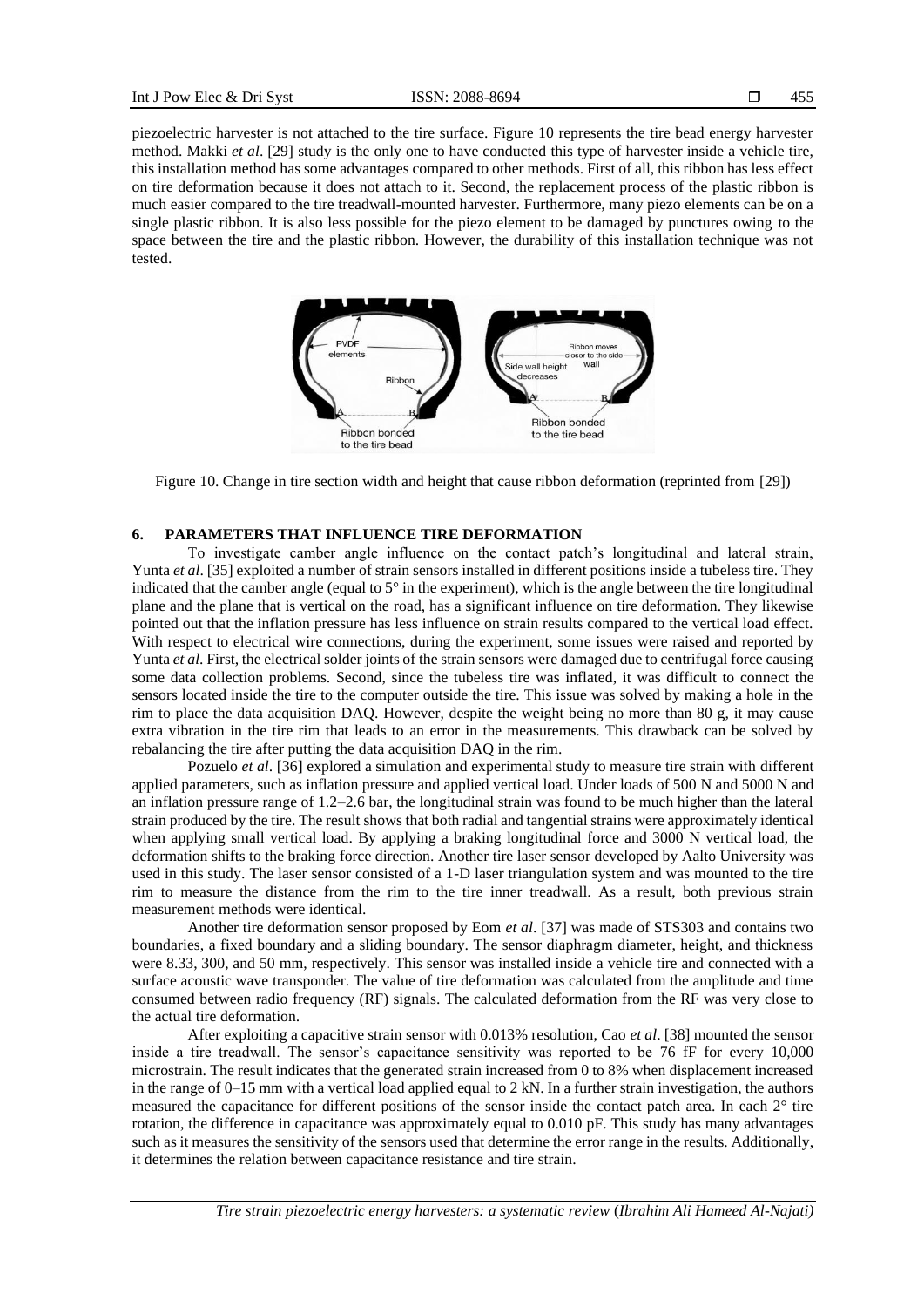## **7. TIRE STRAIN HARVESTING CHALLENGES**

Despite the many advantages of piezoelectric strain energy harvesters, some challenges may occur. This section will discuss the three main categories of challenges, including host environment, installation method, and scavenging system. These challenges are detailed in Figure 11.

#### **7.1. Host environment challenge**

Inner tire environment plays a significant role in the piezoelectric energy scavenging efficiency. Three main challenges were identified by reviewing background literature, including driving conditions, high temperature, and high strain. Driving conditions vary depending on numerous factors, such as vehicle speed, wide range of vibration produced, and pavement condition.

High temperature causes a depolarization affect on the piezoelectric materials. In some countries, the outside day temperature may reach 55 °C, which will be much higher inside tire values especially under working condition. The piezoelectric charge constant vary when applying a temperature range from 20  $^{\circ}$ C to 100  $^{\circ}$ C. Some piezoelectric charge constants increased when increasing temperature for instance PVDF material while other charge constants decreased when reducing the temperature such as SPC10 piezoelectric material [11].

One of the biggest challenges facing the tire strain piezoelectric energy harvesters TSPEH is high strain energy caused by tire deformation. This huge amount of available wasted energy is usually beyond the maximum strain that the piezoelectric material bender can tolerate. A regular solution is using a substrate material such as aluminum to enhance piezoelectric material strain limit. Adding an aluminum substrate to a PZT material caused an increase in the strain range to be close to a polyvinylidene fluoride PVDF material strain working range [24].



Figure 11. TSPEH available challenges

#### **7.2. Installation method challenge**

As discussed before, there are many installation methods. The biggest issue with the installation method is the maintenance of the system. This is because the harvester is usually stacked inside the tire, which makes it impossible to maintain the tire or the piezo bender if any damage occurs due to various reasons, such as punctures. This situation will also make it very difficult to replace the damaged piezo element, leading to financial and environmental concerns due to replacing the whole tire instead of replacing one damaged element.

The adhesive material properties might be another challenge in terms of lifespan and flexibility. Most commercial adhesives have a limited lifespan for such a high cyclic strain. Some adhesives reduce the strain to about 25% of the tire treadwall strain. Therefore, an enhanced flexible adhesive is recommended to increase the amount of strain transferred to the piezo bender element. Finally, the temperature rise might be an issue for the adhesive as it may cause unstacking of the piezo element, thus damaging the other components of the harvester.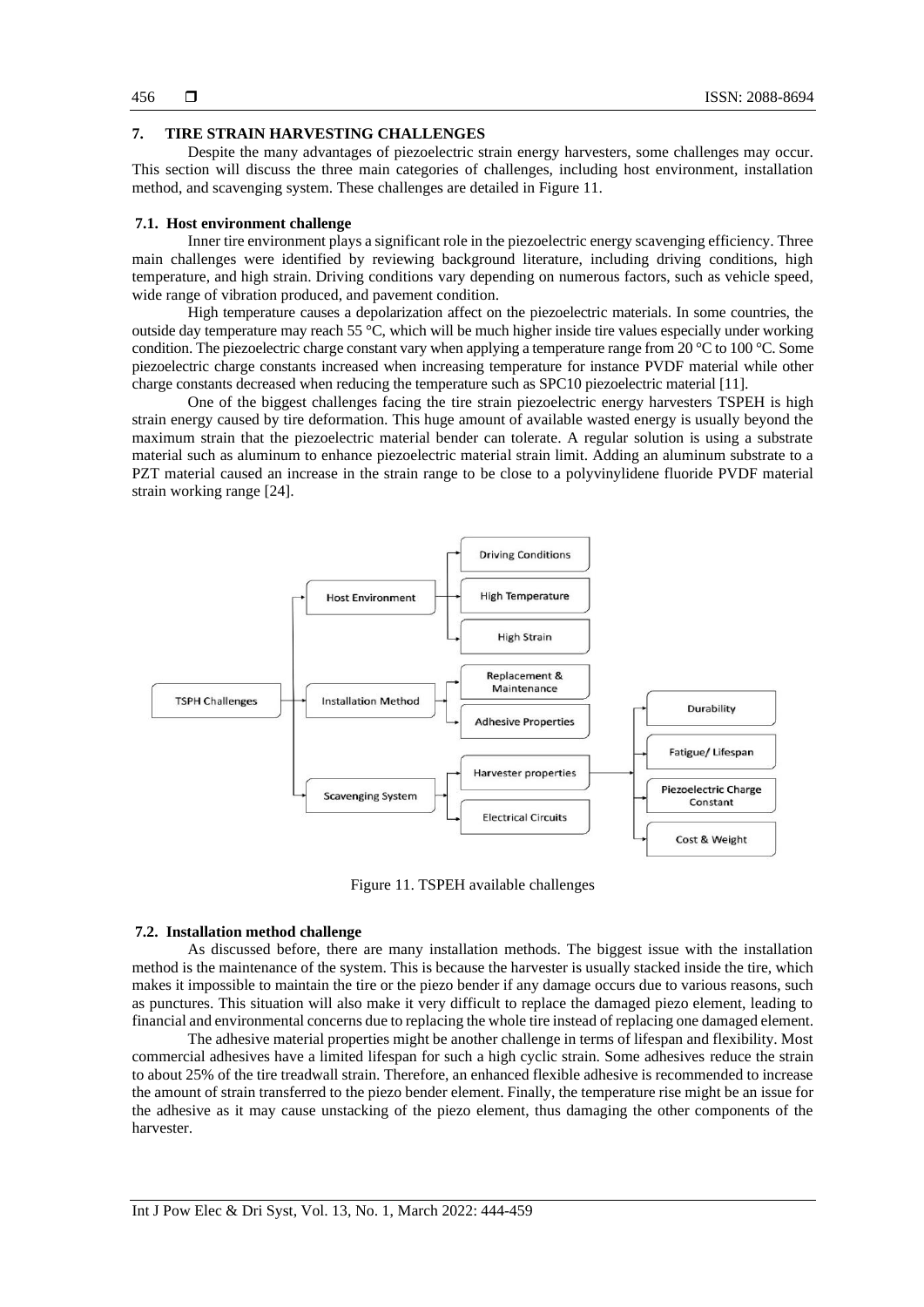## **7.3. Scavenging system challenge**

Two main challenges were observed in terms of the scavenging system, namely, electrical circuit challenge and harvester properties. The electrical circuit of the harvester generally consists of transducer, voltage regulator, capacitor, and transmitter. One of the main issues in the electrical circuit is the transmitting frequency per sensor. In other words, higher energy demand is required if an intelligent tire is embedded with different sensors, such as pressure, temperature, and strain sensors. Therefore, it might be challenging especially for high transfer rates.

Harvester properties might be another challenge when designing a tire strain piezoelectric energy harvesters TSPEH. There is a lack of knowledge regarding the durability of piezoelectric elements. This is because no researcher has mounted the harvester inside the tire and applied real driving conditions (real vehicle tire) for a certain mileage or number of rotations. Specifically, the researchers focused only on enhancing the maximum energy produced and neglecting a crucial part, which is system and harvester durability. In other words, how can such a system be a real replacement and a commercially available product that companies/users can trust to be mounted in their cars instead of the battery powered TPMS? No fatigue tests were conducted on the TSPEH for such a high repetitive deformation system that may cause damage or depolarization to the piezo element.

The piezoelectric charge constant can be challenging. Despite the efforts of many researchers to enhance the piezoelectric charge constant, there is a lack of measuring charge constant values and other piezo material properties after applying a cyclic strain and temperature for a certain time under real driving conditions. The whole scavenging system may cause unbalance inside tire as well, especially for high rotation speeds. This can be solved by installing a number of harvesters inside the tire in a way that prevents imbalance and increases energy production. Another challenge is connecting the components of the harvesting system inside the tire, because high rotational speed causes damage to the connections and wires.

The mass production cost for such a system should be taken into account. Through a Google search, commercial TPMS was found to cost less than 15 USD. This cost is much lower than that of battery-less TPMS system, making it uncompetitive and making the transferring method to this technology harder. This shortcoming can be improved by simplifying the battery-less TPMS system and making a cheap piezo material for mass production.

#### **8. CONCLUSION**

Tire deformation can be a sufficient energy source to power tire sensors, such as tire pressure monitoring system TPMS. Five shapes of tire strain piezoelectric energy harvesters TSPEHs were found in literature, namely, rectangular, square, circular, rainbow, and cymbal. The rectangular shape was commonly used owing to its higher deformation ability and design simplicity. Four categories of TSPEH were defined based on the installation method inside the vehicle tire: (i) inner tire treadwall, (ii) tire bead–rim interface, (iii) tire inner sidewall, and (iv) tire bead. Using TSPEH to power TPMS still requires improvements because of a number of challenges. TSPEH challenges were divided into three main areas, namely, host environment, installation method, and scavenging system challenges. Host environment challenges affect TSPEH directly, including driving conditions, high temperature, and high strain. Installation method challenges consist of two parts, namely, replacement and maintenance and adhesive properties section. Scavenging system challenges consist of electrical circuit, and harvester property challenges include durability, fatigue/lifespan, piezoelectric charge constant, piezo cost, and weight. For future work, a novel structure for energy harvester will be produced that can be mounted inside vehicle tire with a focus on the force direction applied to piezoelectric element. The targeted force direction is parallel to polarization direction  $(d_{33})$  that generate higher energy than force direction perpendicular to polarization direction  $(d_{31})$ . Furthermore, the improved TSPEH will be more suitable for inside vehicle tire harvesting applications.

#### **REFERENCES**

- [1] J. Lee and B. Choi, "Development of a piezoelectric energy harvesting system for implementing wireless sensors on the tires," *Energy Conversion and Management*, vol. 78, pp. 32-38, 2014, doi: 10.1016/j.enconman.2013.09.054.
- [2] J. D. Adamson and G. P. O'brien, "System for generating electric power from a rotating tire's mechanical energy using reinforced piezoelectric materials," *Goggle Patents*, 2004.
- [3] X. Tang, X. Wang, R. Cattley, F. Gu, and A. Ball, "Energy Harvesting Technologies for Achieving Self-Powered Wireless Sensor Networks in Machine Condition Monitoring: A Review," *Sensors*, vol. 18, no. 12, p. 1-39, 2018, doi: 10.3390/s18124113.
- [4] S. Hwang, S. Kim, J.-Y. Pyun, and G.-R. Kwon, "Low-power TPMS Data Transmission Technique Based on Optimal Tire Condition," *The Second Int. Conf. on Advances in Vehicular Systems, Technologies and Applications*, pp. 29-34, 2013.
- [5] K. S. Moon, H. Liang, J. Yi, and B. Mika, "Tire tread deformation sensor and energy harvester development for smart-tire applications," *Sensors and Smart Structures Technologies for Civil, Mechanical, and Aerospace Systems*, 2007, vol. 6529, p. 65290K. doi: 10.1117/12.721009.
- [6] J. Lee, S. Kim, J. Oh, and B. Choi, "A self-powering system based on tire deformation during driving," *International Journal of Automotive Technology*, vol. 13, no. 6, pp. 963-969, 2012, doi: 10.1007/s12239-012-0098-0.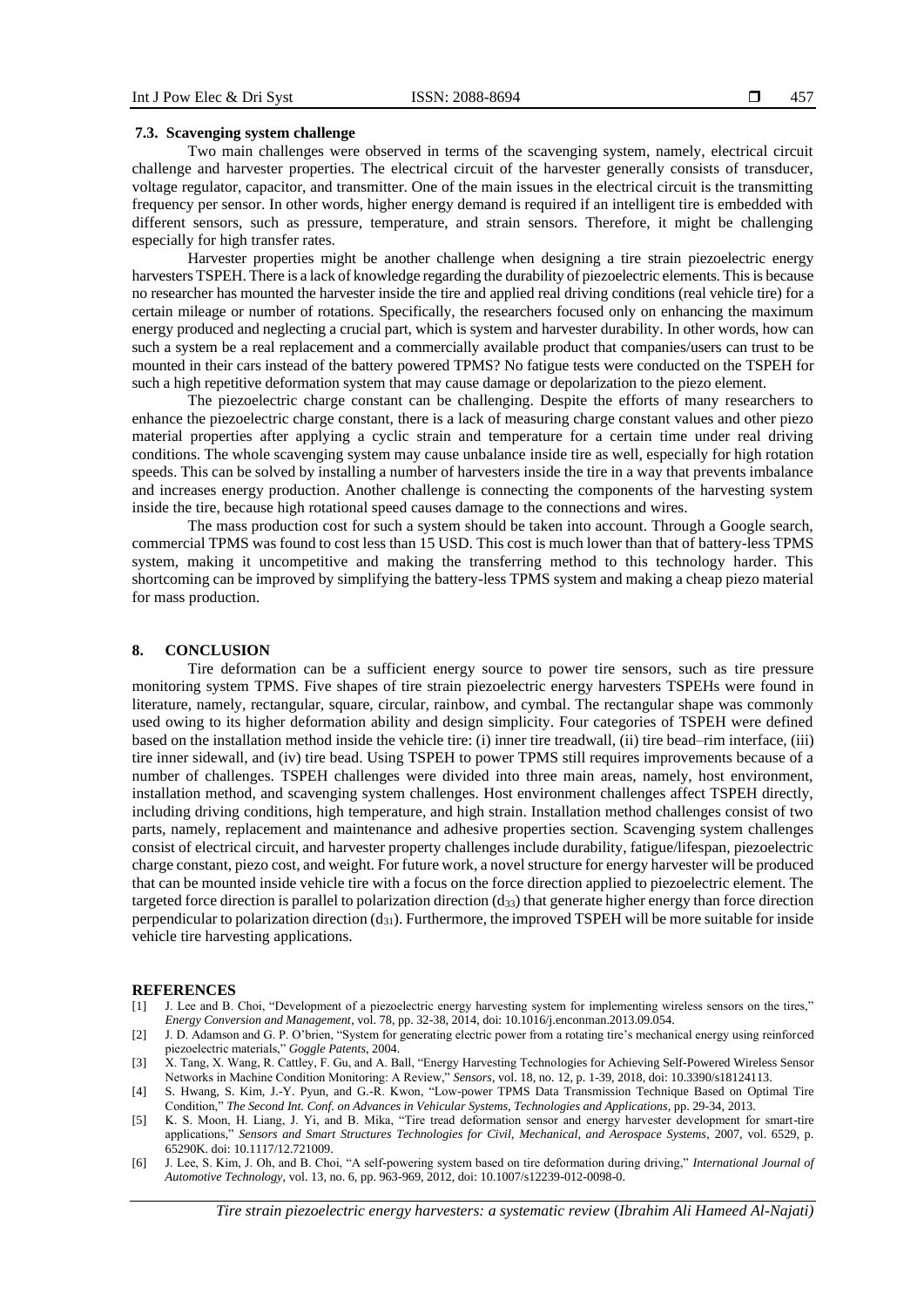- [7] A. E. Kubba, M. Behroozi, O. A. Olatunbosun, C. Anthony, and K. Jiang, "Modeling of Strain Energy Harvesting in Pneumatic Tires Using Piezoelectric Transducer," *Tire Science and Technology*, vol. 42, no. 1, pp. 16-34, 2014, doi: 10.2346/tire.14.420102.
- [8] C. R. Bowen and M. H. Arafa, "Energy Harvesting Technologies for Tire Pressure Monitoring Systems," *Advanced Energy Materials*, vol. 5, no. 7, pp. 14-17, 2015, doi: 10.1002/aenm.201401787.
- [9] R. Van Schaijk, R. Elfrink, J. Oudenhoven, V. Pop, Z. Wang, and M. Renaud, "A MEMS vibration energy harvester for automotive applications," *Proceedings Smart Sensors, Actuators, and MEMS VI*, 2013, vol. 8763, pp. 1-10. doi: 10.1117/12.2016916.
- [10] J. Lee, J. Oh, H. Kim, and B. Choi, "Strain-based piezoelectric energy harvesting for wireless sensor systems in a tire," *Journal of Intelligent Material Systems and Structures*, vol. 26, no. 11, pp. 1404-1416, 2015, doi: 10.1177/1045389X14544138.
- [11] D. A. V. D. Ende, H. J. van de Wiel, W. A. Groen, and S. van der Zwaag, "Direct strain energy harvesting in automobile tires using piezoelectric PZT–polymer composites," *Smart Materials and Structures*, vol. 21, no. 1, p. 015011, 2012, doi: 10.1088/0964- 1726/21/1/015011.
- [12] M. S. Tamrin and M. R. Ahmad, "Simulation of adaptive power management circuit for hybrid energy harvester and real-time sensing application," *International Journal of Power Electronics and Drive Systems (IJPEDS)*, vol. 11, no. 2, pp. 658-666, 2020, doi: 10.11591/ijpeds.v11.i2.pp658-666.
- [13] A. M. M. Asry, F. Mustafa, M. Ishak, and A. Ahmad, "Power generation by using piezoelectric transducer with bending mechanism support," *International Journal of Power Electronics and Drive Systems (IJPEDS)*, vol. 10, no. 1, pp. 562-567, 2019, doi: 10.11591/ijpeds.v10.i1.pp562-567.
- [14] D. Dhasarathy, "Estimation of vertical load on a tire from contact patch length and its use in vehicle stability control," *Virginia Tech*, pp. 1-112, 2010.
- [15] R. Esmaeeli *et al*., "Design, modeling, and analysis of a high performance piezoelectric energy harvester for intelligent tires," *International Journal of Energy Research*, vol. 43, no. 10, pp. 5199-5212, 2019, doi: 10.1002/er.4441.
- [16] S. Kim, "Low power energy harvesting with piezoelectric generator," *University of Pittsburgh*, pp. 1-24, 2002.
- [17] D. Garcia-Pozuelo, O. Olatunbosun, J. Yunta, X. Yang, and V. Diaz, "A Novel Strain-Based Method to Estimate Tire Conditions Using Fuzzy Logic for Intelligent Tires," *Sensors*, vol. 17, no. 2, pp. 1-16, 2017, doi: 10.3390/s17020350.
- [18] W. H. A. al Ameer, M. A. F. Al-Qaisi, and A. Al-Gizi, "Comparison between piezoelectric transformer and electromagnetic transformer used in electronic circuits," *Telecommunication Computing Electronics and Control (TELKOMNIKA)*, vol. 18, no. 3, pp. 1567-1572, 2020, doi: 10.12928/telkomnika.v18i3.14334.
- [19] R. Mohamed, M. R. Sarker, and A. Mohamed, "Modelling of a Low Frequency Based Rectangular Shape Piezoelectric Cantilever Beam for Energy Harvesting Applications," *Indonesian Journal of Electrical Engineering and Computer Science*, vol. 12, no. 1, pp. 290-295, 2018, doi: 10.11591/ijeecs.v12.i1.pp290-295.
- [20] D. A. V. D. Ende, W. A. Groen, and S. V. D. Zwaag, "Robust piezoelectric composites for energy harvesting in high-strain environments," *Journal of Intelligent Material Systems and Structures*, vol. 24, no. 18, pp. 2262-2269, 2013, doi: 10.1177/1045389X12462646.
- [21] J. V. Randeraat and R. E Setterington, "Piezoelectric Ceramics Aplication Book," *Eindhoven, Netherlands: NV Philips' Gloeilampenfabrieken*, 1974.
- [22] T. Merdjana and A. Chaabi, "Study and simulation with VHDL-AMS of the electrical impedance of a piezoelectric ultrasonic transducer," *International Journal of Power Electronics and Drive Systems (IJPEDS)*, vol. 10, no. 2, pp. 1064-1071, 2019, doi: 10.11591/ijpeds.v10.i2.pp1064-1071.
- [23] C. Daimler, "Apollo IST-2001-34372: intelligent tyre for accident-free traffic," *Eur. Comm. Inform. Society Tec*, vol. 1, pp. 1-64, 2005.
- [24] N. Makki and R. Pop-Iliev, "Pneumatic tire-based piezoelectric power generation," *Proceedings Active and Passive Smart Structures and Integrated Systems*, 2011, vol. 7977, pp. 1-13. doi: 10.1117/12.880636.
- [25] R. Esmaeeli *et al*., "Optimization of a Rainbow Piezoelectric Energy Harvesting System for Tire Monitoring Applications," *ASME 12th International Conference on Energy Sustainability*, 2018, vol. 51418, pp. 1-8, doi: 10.1115/ES2018-7496.
- [26] H. Aliniagerdroudbari, R. Esmaeeli, S. R. Hashemi, M. Alhadri, W. Zakri and S. Farhad, "A piezoelectric sandwich structure for harvesting energy from tire strain to power up intelligent tire sensors," *IEEE Power and Energy Conference at Illinois (PECI)*, 2019, pp. 1-7, doi: 10.1109/PECI.2019.8698908.
- [27] F. Khameneifar and S. Arzanpour, "Energy Harvesting From Pneumatic Tires Using Piezoelectric Transducers," *Smart Materials, Adaptive Structures and Intelligent Systems*, vol. 43314, pp. 331-337, 2009, doi: 10.1115/SMASIS2008-426.
- [28] N. Makki and R. Pop-Iliev, "Piezoelectric power generation for sensor applications: design of a battery-less wireless tire pressure sensor," *Smart Sensors, Actuators, and MEMS V*, vol. 8066, pp. 1-10, 2011, doi: 10.1117/12.887112.
- [29] N. Makki and R. Pop-Iliev, "Piezoelectric power generation in automotive tires," *Proceedings of the Smart Materials & Structures/NDT in Aerospace/NDT in Canada*, 2011, pp. 1-10.
- [30] N. Makki and R. Pop-Iliev, "Battery-and wire-less tire pressure measurement systems (TPMS) sensor," *Microsystem Technologies*, vol. 18, no. 7-8, pp. 1201-1212, 2012, doi: 10.1007/s00542-012-1480-6.
- [31] R. Esmaeeli et al., "A Rainbow Piezoelectric Energy Harvesting System for Intelligent Tire Monitoring Applications," Journal of Energy Resources Technology, vol. 141, no. 6, Jun. 2019, doi: 10.1115/1.4042398.
- [32] D. Maurya *et al*., "Energy harvesting and strain sensing in smart tire for next generation autonomous vehicles," *Applied Energy*, vol. 232, pp. 312-322, 2018, doi: 10.1016/j.apenergy.2018.09.183.
- [33] Y. Hu, C. Xu, Y. Zhang, L. Lin, R. L. Snyder, and Z. L. Wang, "A Nanogenerator for Energy Harvesting from a Rotating Tire and its Application as a Self-Powered Pressure/Speed Sensor," *Advanced Materials*, vol. 23, no. 35, pp. 4068-4071, 2011, doi: 10.1002/adma.201102067.
- [34] Z. Yang, S. Zhou, J. Zu, and D. Inman, "High-Performance Piezoelectric Energy Harvesters and Their Applications," *Joule*, vol. 2, no. 4, pp. 642-697, 2018, doi: 10.1016/j.joule.2018.03.011.
- [35] J. Yunta, D. G. Pozuelo, V. Diaz, and O. Olatunbosun, "Influence of camber angle on tire tread behavior by an on-board strainbased system for intelligent tires," *Measurement*, vol. 145, pp. 631-639, 2019, doi: 10.1016/j.measurement.2019.05.105.
- [36] D. Garcia-Pozuelo *et al*., "Development and experimental validation of a real-time analytical model for different intelligent tyre concepts," *Vehicle System Dynamics*, vol. 57, no. 12, pp. 1970-1988, 2019, doi: 10.1080/00423114.2019.1566560.
- [37] J. Eom, H. Lee, and B. Choi, "A study on the tire deformation sensor for intelligent tires," *International Journal of Precision Engineering and Manufacturing*, vol. 15, no. 1, pp. 155-160, 2014, doi: 10.1007/s12541-013-0319-0.
- [38] S. Cao, S. Pyatt, C. Anthony, A. I. Kubba, A. E. Kubba, and O. Olatunbosun, "Flexible Bond Wire Capacitive Strain Sensor for Vehicle Tyres," *Sensors*, vol. 16, no. 6, pp. 1-17, 2016, doi: 10.3390/s16060929.